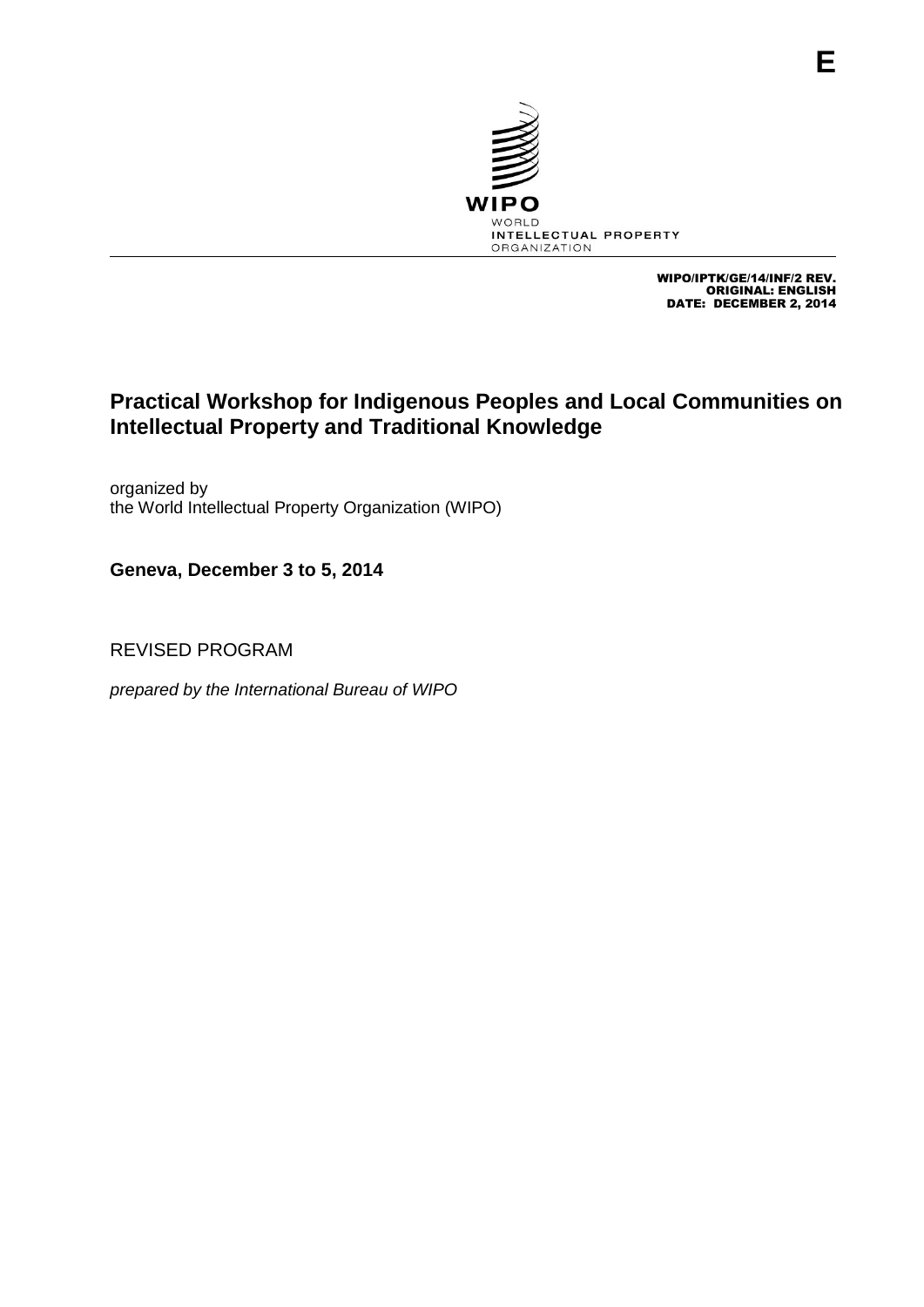## Wednesday, December 3, 2014

| 8.30 am - 9.00 am     | Registration                                                                                                                                                                                                                                         |
|-----------------------|------------------------------------------------------------------------------------------------------------------------------------------------------------------------------------------------------------------------------------------------------|
| $9.00$ am $-9.10$ am  | <b>Opening ceremony</b>                                                                                                                                                                                                                              |
|                       | Introduction by:<br>Mr. Wend Wendland, Director, Traditional Knowledge Division<br>(TKD), WIPO                                                                                                                                                       |
| $9.10$ am $-9.20$ am  | Presentations by the participants                                                                                                                                                                                                                    |
| $9.20$ am $-9.30$ am  | Welcoming address by:<br>Mr. Minelik Getahun, Assistant Director General, Global Issues<br>Sector, WIPO                                                                                                                                              |
| 9.30 am - 9.45 am     | Introduction to the Workshop by:<br>Ms. Brigitte Vézina, Legal Officer, TKD, WIPO,<br>Mr. Q'apaj Conde, WIPO Indigenous Fellow, TKD, WIPO                                                                                                            |
| $9.45$ am $-10.30$ am | Topic 1: Introduction to intellectual property (IP)                                                                                                                                                                                                  |
|                       | Presentation: Mrs. Begoña Venero Aguirre, Senior Counsellor,<br>TKD, WIPO<br>Ms. Brigitte Vézina, Legal Officer, TKD, WIPO<br>Mrs. Daphne Zografos Johnsson, Legal Officer, TKD,<br><b>WIPO</b><br>Mrs. Fei Jiao, Assistant Legal Officer, TKD, WIPO |
| 10.30 $am - 11.00$ am | Topic 2: Traditional knowledge (TK) and IP: An overview of<br>policy and legal issues                                                                                                                                                                |
|                       | Presentation: Mrs. Venero Aguirre                                                                                                                                                                                                                    |
|                       | Questions and answers                                                                                                                                                                                                                                |
| 11.00 $am - 11.30 am$ | Coffee break                                                                                                                                                                                                                                         |
| 11.30 $am - 12.00$ am | Topic 3: Indigenous peoples' and local communities'<br>expectations for the protection of TK and traditional cultural<br>expressions (TCEs)                                                                                                          |
|                       | Presentation: Mr. Q'apaj Conde                                                                                                                                                                                                                       |
|                       | Questions and answers                                                                                                                                                                                                                                |
| 12.00 am $-$ 12.30 pm | Topic 4: The World Intellectual Property Organization's work<br>on TK: Normative development and technical assistance                                                                                                                                |
|                       | Presentation: Mr. Wend Wendland                                                                                                                                                                                                                      |
|                       | Questions and answers                                                                                                                                                                                                                                |
| 12.30 pm $- 2.15$ pm  | Lunch break                                                                                                                                                                                                                                          |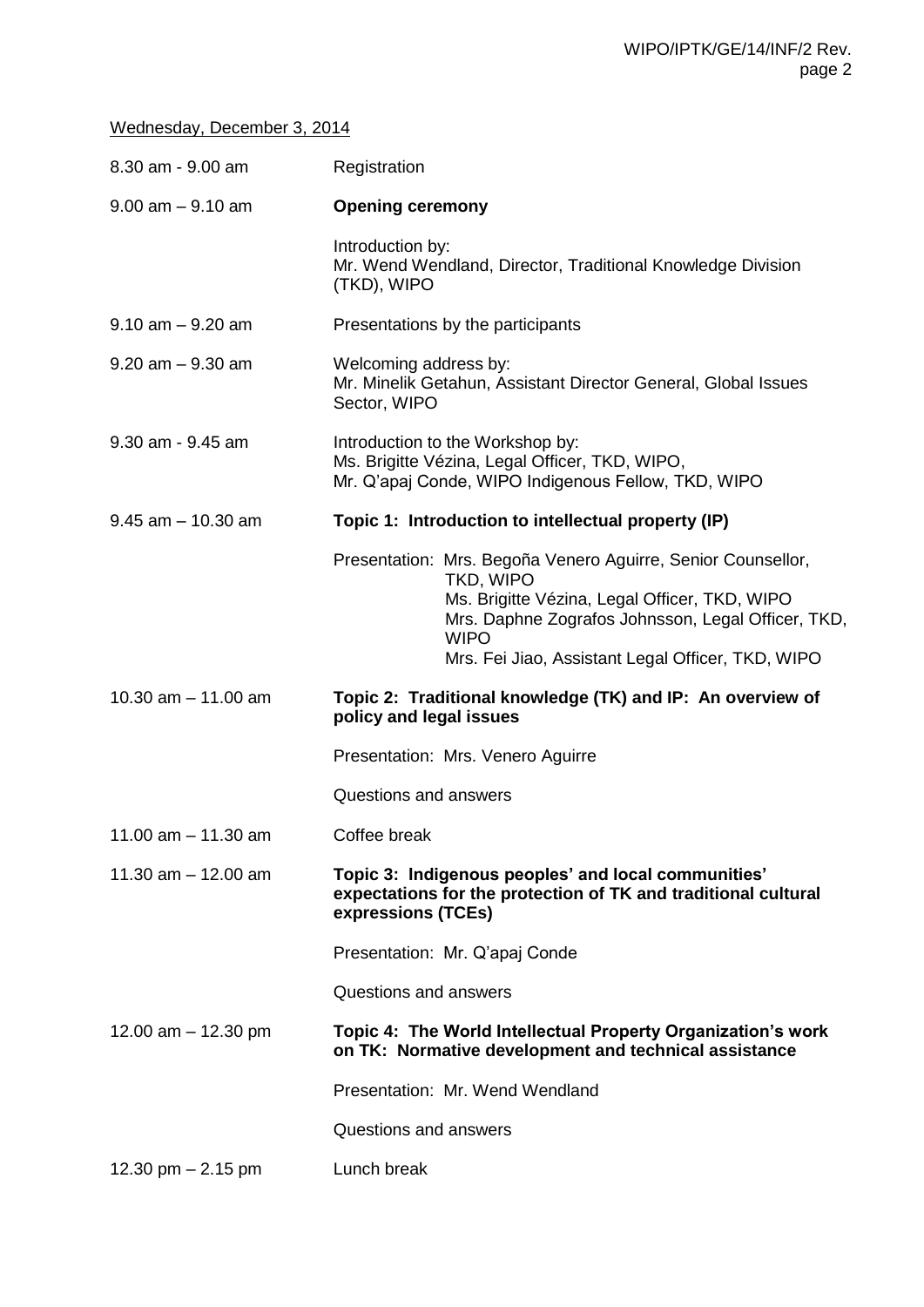| $2.15$ pm $-3.15$ pm                | Topic 5: TK and the existing IP system: Scope and gaps in the<br>protection            |
|-------------------------------------|----------------------------------------------------------------------------------------|
|                                     | Brief presentation and practical exercises: Mrs. Jiao                                  |
| $3.15$ pm $-3.30$ pm                | Coffee break                                                                           |
| 3.30 pm $-5.00$ pm                  | Topic 6: TK and the erroneous grant of patents:<br>A case-study of TK misappropriation |
|                                     | Case-study led by: Mrs. Venero Aguirre                                                 |
| $7.00 \text{ pm} - 9.00 \text{ pm}$ | Dinner                                                                                 |

## Thursday, December 4, 2014

*NOTE: Topic 7 will take place in Room 13.1*

| $9.30$ am $-12.30$ pm | Topic 7: Indigenous peoples' rights and TK protection: Key<br>principles and observations from an indigenous perspective |
|-----------------------|--------------------------------------------------------------------------------------------------------------------------|
|                       | Presentation: Mr. Robert Les Malezer, Co-Chair, National Congress<br>of Australia's First Peoples                        |
|                       | Questions and answers                                                                                                    |
|                       | Coffee break                                                                                                             |
| 12.30 pm $- 2.30$ pm  | Lunch break                                                                                                              |
| $2.30$ pm $-3.30$ pm  | Topic 8: The relationship between IP and access to and<br>benefit-sharing (ABS) in genetic resources (GRs)               |
|                       | Brief presentation and practical exercises: Mrs. Zografos Johnsson                                                       |
| 3.30 pm $-$ 4.00 pm   | Coffee break                                                                                                             |
| 4.00 pm $-$ 5.30 pm   | Topic 9: ABS and IP: A case-study on GRs                                                                                 |
|                       | Case-study led by: Mrs. Zografos Johnsson                                                                                |
|                       | Co-presenter: Mr. Suhel al-Janabi, Co-Manager, ABS Capacity<br>Development Initiative, Bonn                              |
|                       | Ms. Lena Fey, Junior Programme Officer, ABS<br>Capacity, Development Initiative, Bonn                                    |